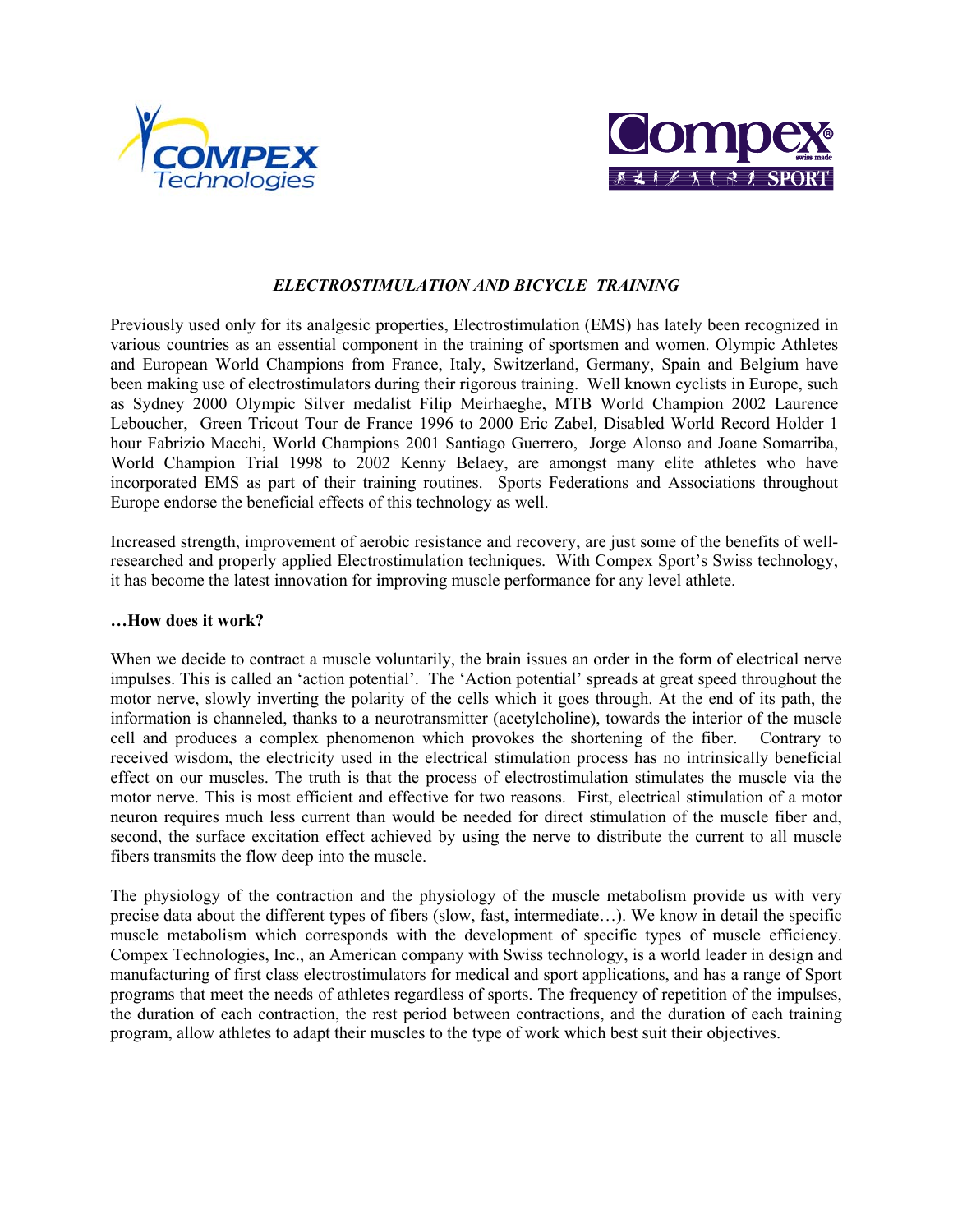## **During bicycle training sessions**

Besides biomechanical work and technical training, there are many other factors which can improve efficiency by means of **EMS**.

- **VO<sub>2</sub>max**, as you well know, is the maximum oxygen consumption per minute and per kilogram of an individual's weight. It is based on two factors: transport of oxygen to the muscles and the capacity of the muscle fibers to consume the oxygen which is brought to them by the blood. **EMS** acts on the second of these factors. One of the characteristic differences between slow and fast twitch fibers is the much greater quantity of oxidative enzymes of the slow fibers. With the use of oxygen, these fibers will obtain energy from fatty acids and from carbohydrates. The improvement in oxygen consumption by the stimulated fibers can be explained by their concentration of oxidative enzymes. In studies conducted on animals it has been possible to multiply up to six times the oxidative level of the fibers of stimulated muscles (our best competitive athletes have 40% less).
- The anaerobic threshold, is the intensity of maximum effort below which the level of lactate does not exceed 4 milimol/liter. When carrying an effort beyond this threshold, the level of lactate explodes and the intensity of the effort can be sustained only for a while. A correctly trained athlete is able to extend this threshold until up to 80-90% of his/her  $VO<sub>2</sub>max$ .
- It is possible to combine **Compex Resistance and Strength** programs with fractioned training sessions programmed to improve the lactic capacity. Combining both methods (voluntary and **EMS**) it is possible to get much further than with a single type of training, particularly taking into consideration how strenuous training can be and the long period of recovery necessary to recuperate from training sessions. Work with **EMS** will allow athletes to tolerate the constant changes in rhythm and uneven surfaces much better during mountain bike events and the changes in flat and hilly courses during road cycling.
- It is also known that the classical strength work-outs carried out by athletes in the gym increase the thickness of the cardiac wall (hypertrophy) and, as such, this reduces the cardiac output, causing considerable damage to the sports person involved in long competitions. There is no risk of cardiac wall hypertrophy occurring with **EMS** training.
- It is possible to work with high frequencies and maintain the high frequencies throughout the duration of the **EMS** programs. This is not possible in voluntary training since physical fatigue quickly reduces the athlete's efficiency.
- The quantity of work done is higher since the athlete is undeterred by mental and physical fatigue and therefore is able to tolerate training better, assimilating more work in less time. Mental fatigue impedes the athlete from working to his/her maximum capacity during training sessions. The type of muscular work conducted is very different from the type of muscular work required during a competition. With **EMS** there is no mental fatigue, therefore, athletes can train their muscles in an almost exact fashion as it will occur in competition. If during competition, the motor neurons discharge their excitations over the fibers in a more constant way than during training, the fibers which have not been trained in such a fashion (as with **EMS)** will not be able to perform.
- Athletes can recruit fast twitch fibers preferentially. In voluntary training, in order to recruit fast twitch fibers it is necessary first to gather slow and mixed fibers before getting to the fast fibers. On the other hand, with high frequency **EMS** training, we are able to gather 100% of the fast fibers from the beginning of the session.
- **Explosive Strength** programs will allow athletes to increase their speed in the case of sprints.